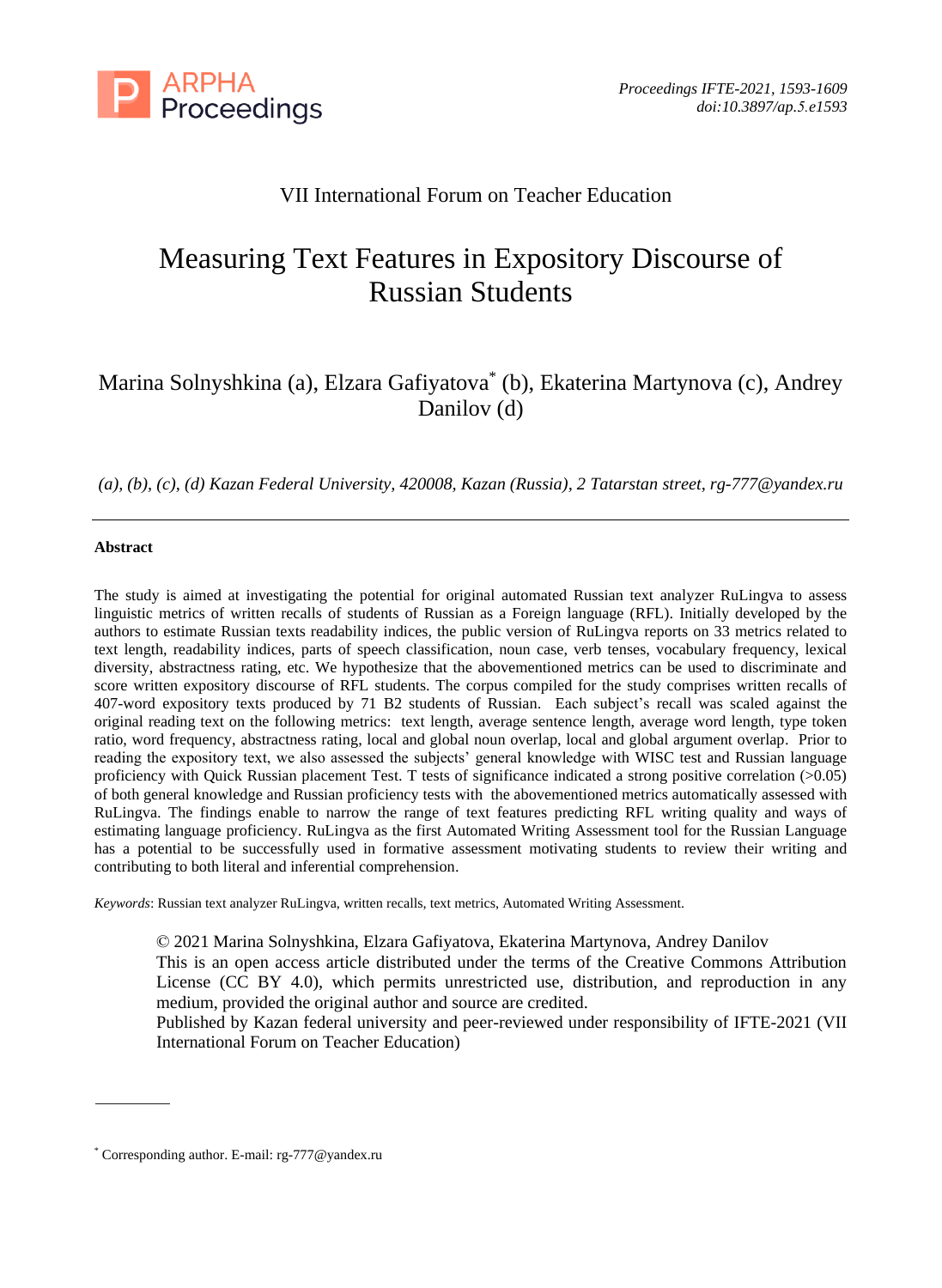#### **Introduction**

Many studies have been conducted and contributed to our understanding of how readers comprehend foreign language texts and text parameters that influence readers' ability (or inability) to understand texts (Landauer, Laham, & Foltz, 2003). Comprehension is typically evaluated either with a recall or a test which are both time- and effort-consuming techniques (McNamara, Kintsch, Songer, & Kintsch, 1996). To identify and discriminate easier from more difficult input, researchers usually employ propositional analysis and contrast informativeness of discourse in the input (reading or listening text) and the texts produced by readers (written or oral recalls) (Crossley, Kyle, & McNamara, 2016). The first automated tools able to (1) assess a number of linguistic parameters of a piece of writing; (2) compute and contrast differences of an input text with those of written recalls were designed and developed in the late 20th century. The idea behind these tools was to reduce examiner's workload and time spent on evaluating writings (Cotos, 2015). Latest developments in Natural Language Processing (NLP) have enabled much higher quality of automatic analysis of students' writing. Modern algorithms for the work of artificial intelligence are based on methods of analyzing correlations and statistical relationships of the primary, i.e. input, given, and secondary, i.e. new, texts. Despite the recent advance of automated writing evaluation technologies and the increasing pursuits in applying these technologies in EFL, few studies have aimed at the effects of using similar technologies and tools to assess Russian language writing.

This study presents an innovative automated tool RuLingva (https://rulingva.kpfu.ru/) employed as an assessment tool to compute metrics of students' written recalls. The latter was later complemented with contrastive and propositional analysis of the texts performed by human raters.

#### **Purpose and objectives of the study**

We hypothesize that metrics related to text length, readability indices, parts of speech (POS) classification, noun case discrimination, verb tenses, vocabulary frequency, lexical diversity, abstractness rating can be used to discriminate and score expository discourse of students of Russian as a foreign language (RFL). The combination of assessments, i.e. written recalls and cloze tests, allow researchers to better evaluate students' comprehension and discriminate between testees with similar recalls or test scores. Two measures have the benefit of providing a more detailed assessment of students' comprehension also enabling a tester to validate test specifics and focus on comprehension of different parts in the text. The study was conducted to find an interaction of text comprehension on the one hand and General knowledge and Russian proficiency on the other for adult students of Russian as a Foreign language.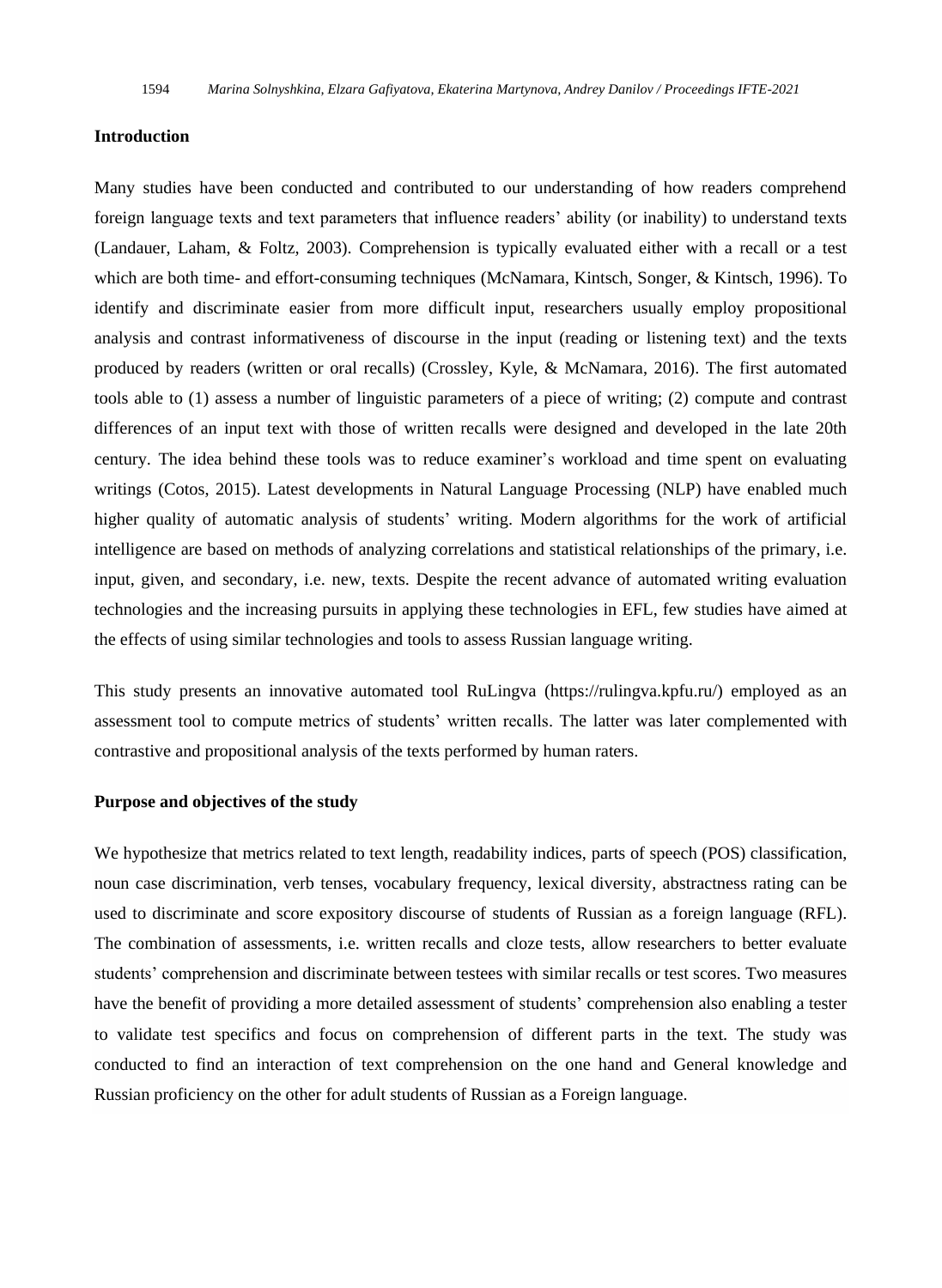#### **Literature review**

The two popular approaches to the problem of students' writing are applicable to different secondary, i.e. produced by students, text genre: the term 'automated writing assessment' (AWA) implies assessment of written recalls performed by students, while 'automated writing evaluation' (AWE) is used in the practice of essay assessment. While AWA is based on comparing a written reproduction performed by a student with the input or original reading, i.e. primary text, AWE is programmed to compare each writing with a large database of essays of the same genre produced to answer a specific prompt (Balfour, 2013; Chapelle, Cotos, & Lee, 2015).

In both AWE and AWA, the tools compute text metrics including word count, tokens (all words in the text) and types (unique words), different parts of speech counts, grammar categories counts, readability indecies, syntax parameters (number of clauses, number of words before the main verb, etc.), vocabulary range (academic words count, different professional contexts terms, obsolete and historic words, neologisms, etc.). Few sophisticated tools also measure text cohesion (local, global, referential), narrativity and abstractness (McNamara, Louwerse, McCarthy, & Graesser, 2010). The overall score in AWE is suggested based on statistical modeling, while AWA algorithm provides two lists of metrics: one for the input and one for the secondary (generated by students) text (Petrova & Solnyshkina, 2021). The overall score in AWE can be provided with suggestions for students' writing. The most popular instruments designed for ELT students include Criterion, Write & Improve (Write and improve), WriteToLearn, MyAccess!, Writing Power, Writing Roadmap (Cotos, 2015). The tools benefit students, teachers and test designers saving assessment time and generating feedbacks on writing. In AWA, the secondary text is provided with an overall score based on the (1) contrasting analysis of the computed metrics of primary and secondary texts and (2) manual propositional analysis of both texts.

#### **Methodology**

General knowledge is known to play an important role in text comprehension (McNamara et al., 2010). The fact that expository text comprehension depends on readers' prior knowledge has been confirmed in a number of research with adults (McNamara et al., 1996). As B1 RFL students experience a transition from narrative to expository texts their knowledge and Russian language proficiency may become critical in comprehension of expository texts. As it was mentioned earlier the overarching goal of the current research is to study the factors that lead to comprehension difficulties among B2 RFL students. Following the goal, we examine the roles of language proficiency and general knowledge among B2 RFL students when exposed to expository texts.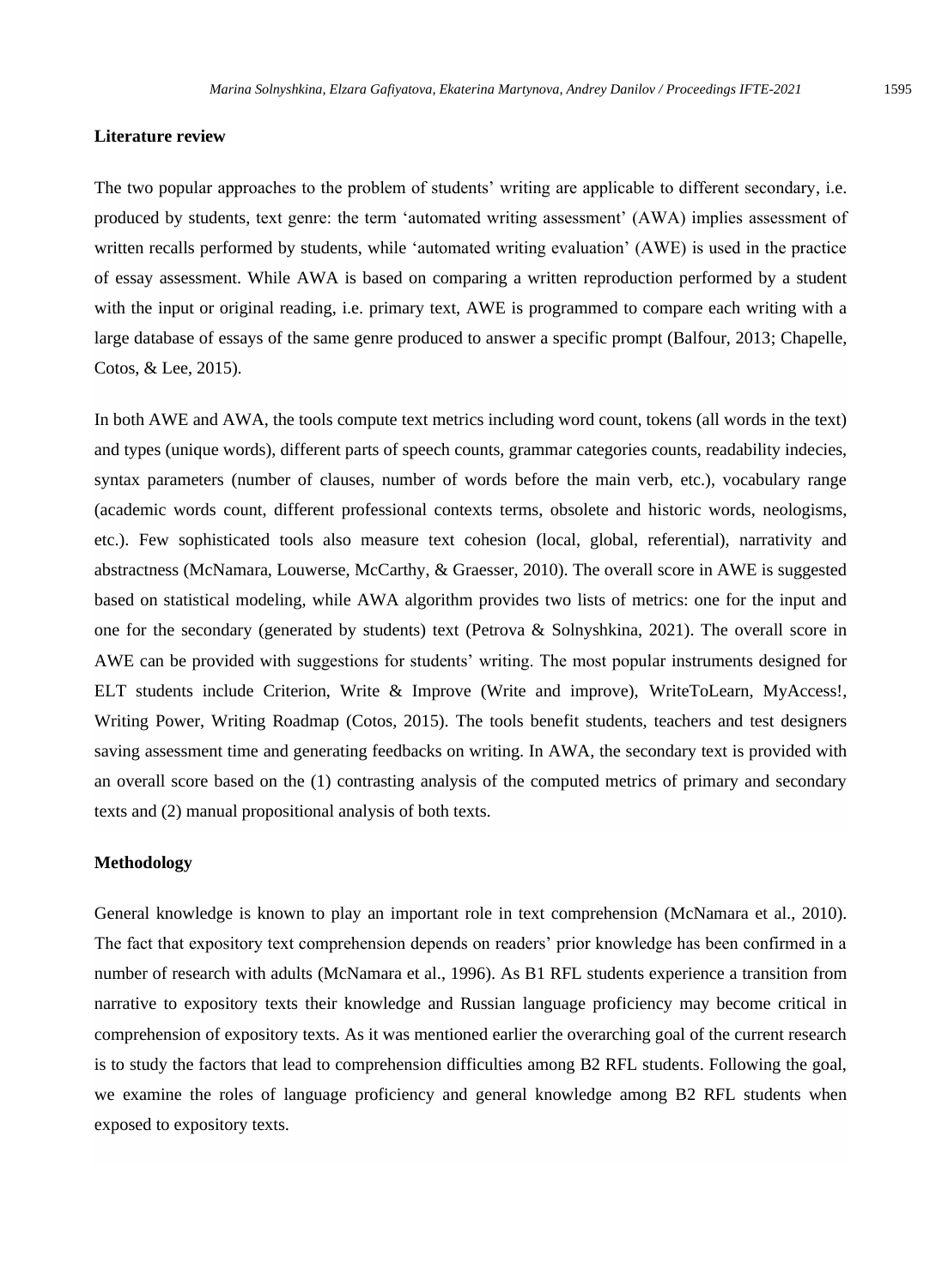We separately examined the effects of general knowledge and language proficiency on text comprehension. We hypothesized to find significant effects of both language proficiency and general knowledge.

#### *Participants*

Students were recruited by sending letters of invitation in which we described the aims and algorithm of the study and requested students to participate. The testing session was conducted on three Wednesday before students' regular classes. Students' participation was voluntarily and they received no bonus or payments for taking part in the study. Participants were tested in groups of 20–25 in the university classroom. The test session lasted approximately 90 minutes. The order of the tasks performed by the students was as follows: (1) General knowledge test, (2) Quick Russian test, (3) text reading (two times), (4) writing text recall, (5) multiple-choice text-based test. All the stages of the experiment were performed on University computers. Five Ph D students invigilated and administered all testing. Participants were 71 first year students majoring Russian as a Foreign Language. Students ranged in age from 17 to 25 years old. Females composed 76 % of the sample  $(n = 55)$ , and males composed 24 %  $(n = 18)$ . All students are not native Russian speakers, 71 are [Turkmen,](https://www.multitran.com/m.exe?s=Turkmen&l1=1&l2=2) one participant is a Chinese citizen. Participation in the experiment was anonymous and at the beginning of the experiment each participants received a unique code.

#### *WISC*

We used General knowledge subtest of Wechsler test (WISC) (adapted by Grigoriev, Zhuravlev, Zhuravleva, Lapteva, & Noss, 2016) to measure participants' level of intellectual development as well as the ability to acquire, retain and retrieve information. General knowledge is also known to predict exam performance and exam results (Furnham, Monsen, & Ahmetoglu, 2009). The participants were given a series of general knowledge questions, such as: 1. What colour is the national flag of Russia? … 5. What temperature does the water boil at? … 9. What is rubber made of? 15. When do Christmas celebrated in Russia? 20. What is epistemology? (Grigoriev et al., 2016).

#### *Quick Russian Placement Test*

Russian language proficiency of the participants was tested with Quick Russian placement Test (Russian Proficiency Test, n.d.). It is a contemporary test of the Russian language which comprises 50 questions assessing Russian language competences in Language Use (vocabulary, grammar ) and Reading Comprehension.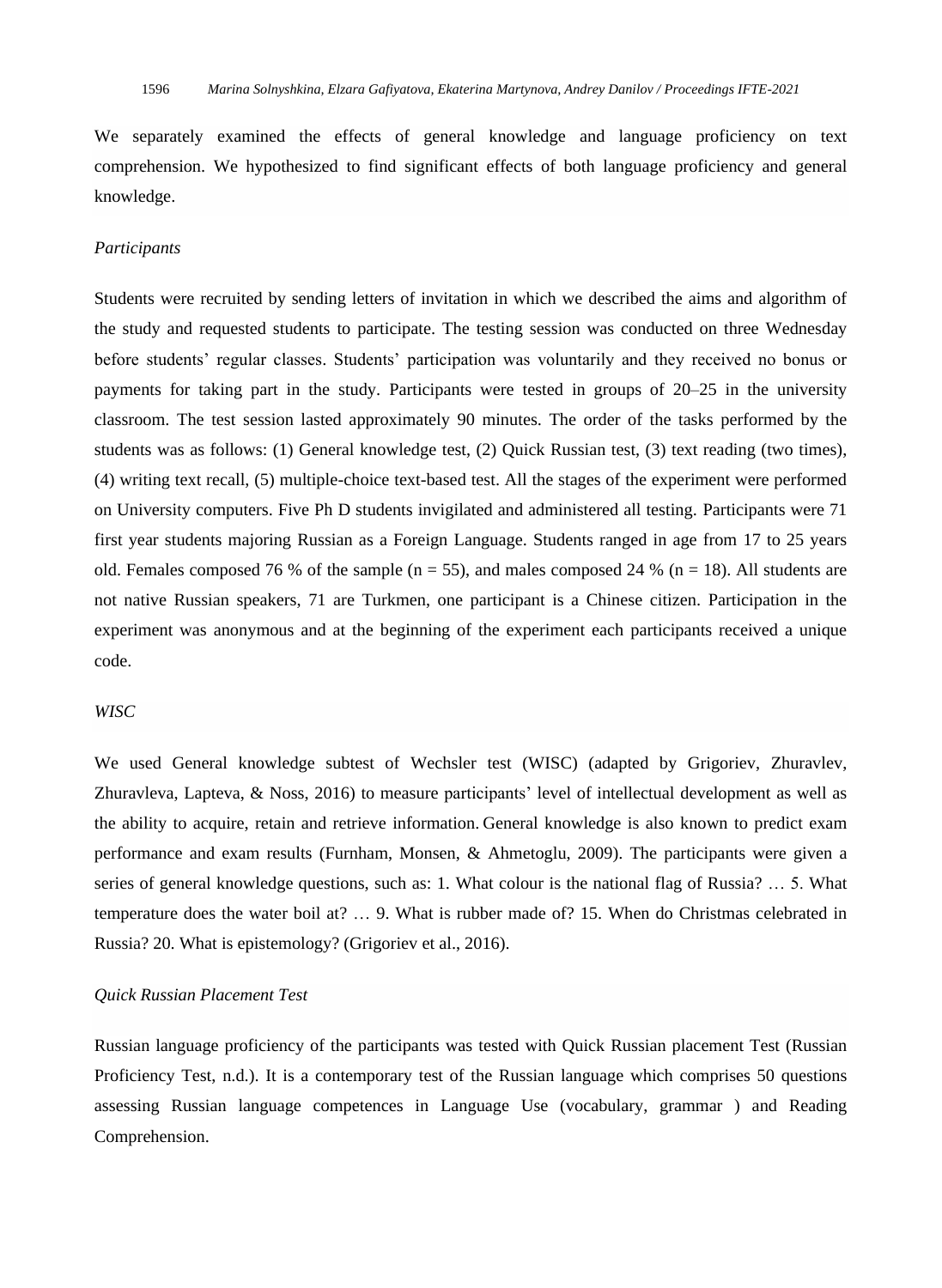The test provides researchers and teachers with a reliable way to place non-native Russian language students into the correct level Russian class. The test is computer-based with four multiple choice questions.

Yesterday my brother \_\_\_\_\_\_ a parcel at the post office.

А. Received /В. sent /С. Gave /D. signed

Oleg is a bad student, he often has to see\_

A. the headmaster  $/B$ . to the headmaster  $/C$ . with the headmaster  $D$ . for the headmaster

During lunch someone pushed me and I \_\_\_\_\_\_ soup.

A. spilled / B. poured C./ cast D./ dropped

#### *Testing Reading Comprehension.*

#### *Text selection*

The participants read an expository text twice. We did not limit their reading time, the average time spent reading the text was 4 minutes, after which participants proceeded to writing recalls. The reading text is from the book "Collection of tests in Russian as a foreign language" (Satretdinova, Glukhova, Matyushkova, & Kosmacheva, 2012) and consists of 8 paragraphs. Based on the research in the area (Arias, 2007) we selected the reading text based on its (1) relevance and (2) readability. The selection criteria imply that the text (1) is related to participants' life and as such is viewed as meaningful and interesting (Kitao, 1997) (2) its complexity corresponds participants' reading skills. The reading text offered to participants focuses on the two great roles culture plays in society: to preserve traditions and nature. Both roles are viewed by the authors to be relevant for students majoring Russian and Russian literature.

The extract of the reading text presented below (See Fig.1) was translated into English by the authors, the complete versions of the Russian text and its translation into English are uploaded at Laboratory site. Text readability alongside with a number of other qualitative parameters was assessed with the help of Rulingva [\(https://rulingva.kpfu.ru/\)](https://rulingva.kpfu.ru/) (see Table 1).

### THE MEMORY OF CULTURE

I. Today a lot of scientists do everything they can to save air, seas, rivers, and forests from pollution. They want to preserve our planet's fauna and to save birds. Humanity spends a huge amount of money to preserve nature. The science that deals with nature conservation is called ecology. And it is already being taught at universities.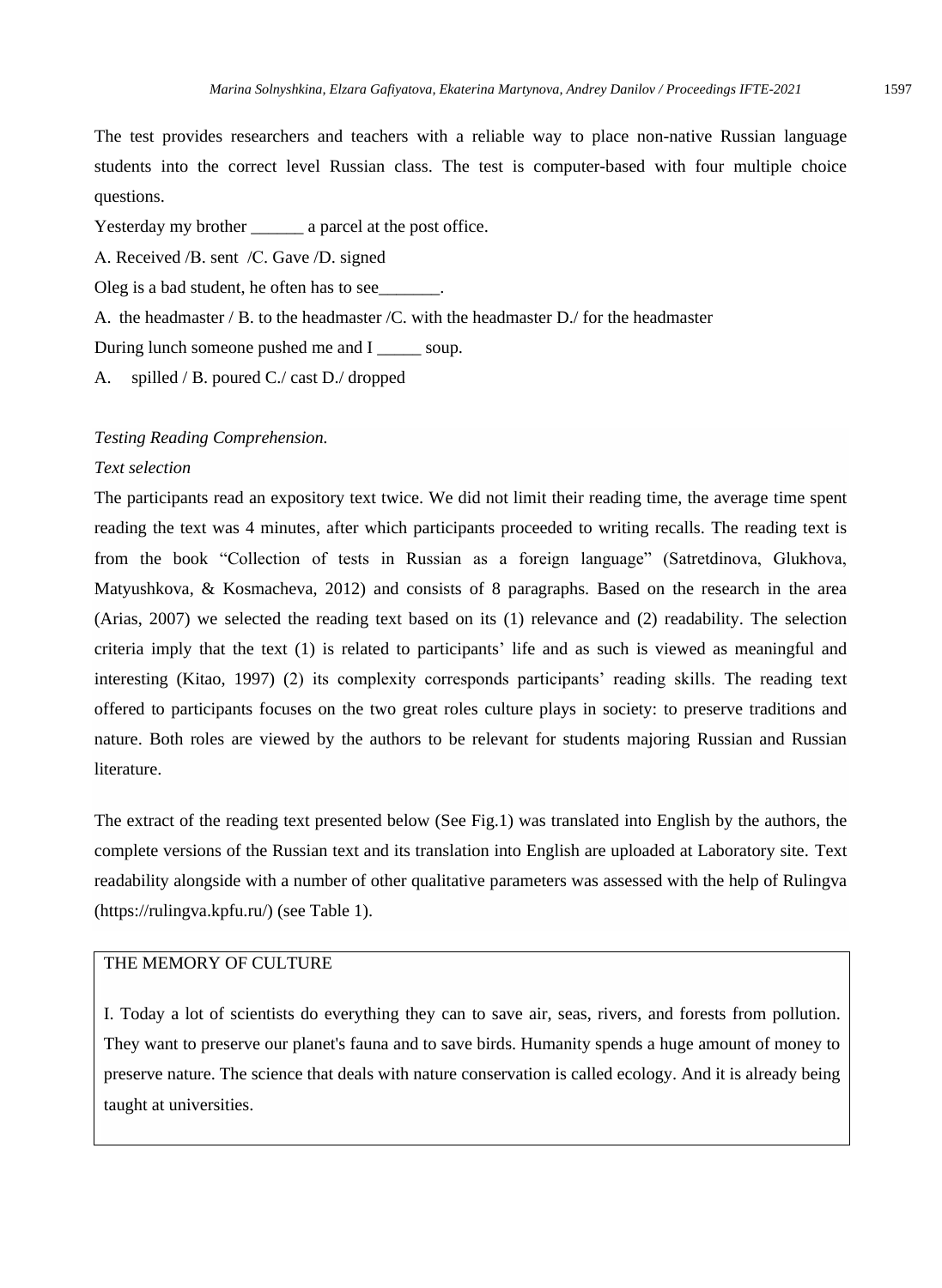II. But ecology ought to deal not only with the nature conservation issues. After all, there is not only natural environment people live in, but also the environment, created by culture. If nature is necessary for us to keep living our biological life, then the cultural environment is necessary for his spiritual life. That's why an issue of the preservation of the cultural environment is no less significant than the preservation of nature. However, unfortunately, an issue of the ecology of culture has not yet been studied. Various aspects of culture and the culture of the past are studied though, but the entire cultural environment's significance for a person is not studied.

III. A person is being brought up in the surrounding cultural environment imperceptibly for himself. History and the past educate people. The past opens not only a window on the world for a person, but also doors. To live in a place where poets and writers of the great Russian literature lived, in a place where great critics and philosophers lived, to go to museums and exhibitions means gradually becoming spiritually richer. Streets, squares, and some separated houses tell us about those people who have been here before.

Fig. 1. The expository text read by participants of the experiment (fragment)

Text readability parameters measured with Rulingva report the text to correspond cognitive and linguistic abilities of Russian natives who had six years of formal schooling (Flesh-Kincaid Grade level (SIS)=6.42), its TTR is within a range of an academic text pattern (Churunina, Solnyshkina, Gafiyatova, & Zaikin, 2020) and its local and global overlaps are quite high for a Russian academic text [\(Gizatulina, Ismaeva,](https://kpfu.ru/publication?p_id=245151)  [Solnyshkina, Martynova, & Yarmakeev, 2020\)](https://kpfu.ru/publication?p_id=245151).

| #              | Parameters                         | value |
|----------------|------------------------------------|-------|
| $\vert$ 1      | Word count                         | 420   |
| $\overline{2}$ | Syllable count                     | 1051  |
| 3              | Sentence count                     | 38    |
| 4              | Average sentence length (in words) | 11,05 |
| $\sqrt{5}$     | Average word length (in syllables) | 2,5   |
| 13             | Flesh-Kincaid Grade level (SIS)    | 6,42  |
| 15             | Abstractness                       | 2,66  |
| 16             | Local noun overlap                 | 0,14  |
| 17             | Global noun overlap                | 0,07  |
| 18             | Local argument overlap             | 0,59  |
| 19             | Global argument overlap            | 0,25  |
| 21             | TTR                                | 0,67  |

Table 1. Text readability parameters measured with Rulingva.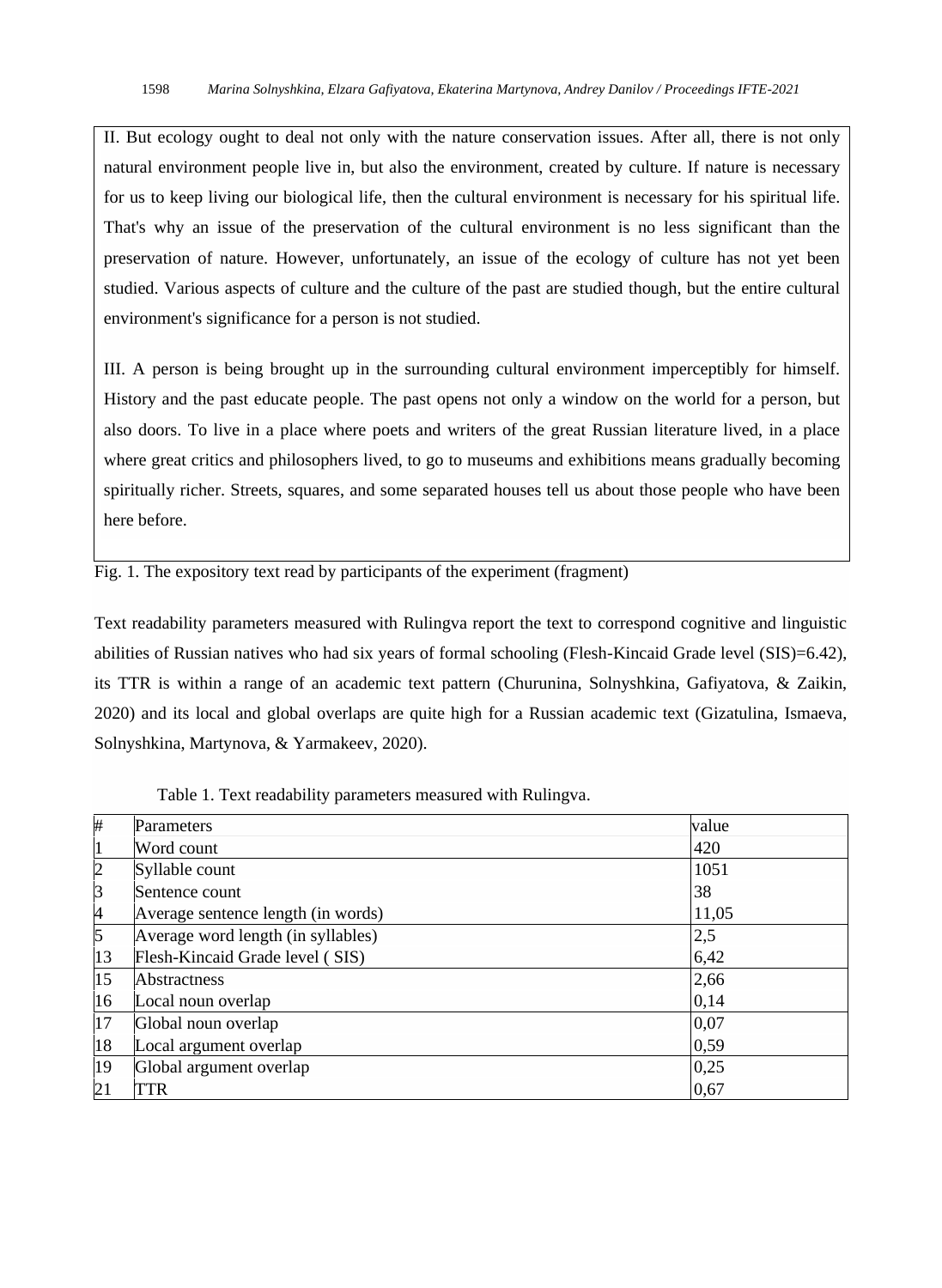Comprehension was assessed based on a combination of metrics of the written recalls and Cloze tests. Two measures are beneficial as they provide a better evaluation of the comprehension. As it was expected, there was a significant, moderate correlation between Russian language proficiency and comprehension. Comprehension was assessed (1) with the help of written recalls and (2) based on the cloze test (see Table 1 below).

After reading the text each participants received the following directive: "Write down everything you can remember about what you have just read. Provide as many details as possible". Every participant was provided with a laptop. When the experiment was over we collected written (typed) recalls to assess their comprehension of the texts.

#### *Pathfinder network*

The authors also designed a mental map of the text of 9 macro-propositions or its Pathfinder network presented in Fig. 2. (Britton & Gulgoz, 1991) which was later used to develop a 22 multiple-choice questions test.



Fig. 2. Its Pathfinder network of the text **The Memory of Culture**

#### *Cloze Test*

After writing recalls, the participants answered 22 multiple-choice questions based on the Pathfinder network designed by the authors. Participants did not have an access to the text while answering the questions.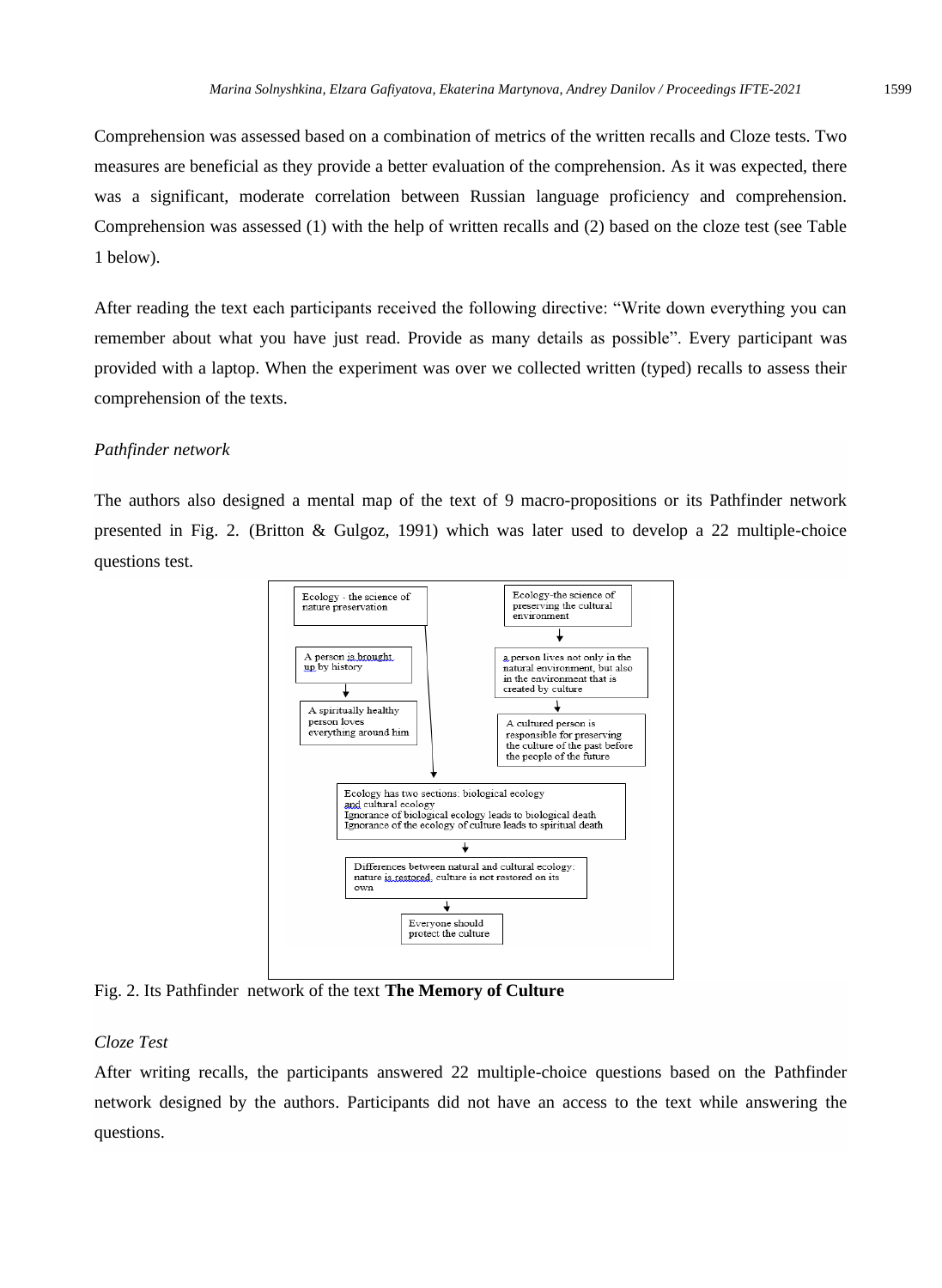Table 2. Cloze Test Write down your code number Specify your gender\_\_\_\_\_\_\_\_\_\_\_\_\_\_\_\_ Write down your name Choose the correct variant that matches the information in the text 1. Nature's ecology is the science of A. nature conservation B. animal world C. pollution of nature D. A B C 2. People around the world are investing in A. teaching ecology at universities B. development of ecology as a science C. protecting the nature of planet Earth D. maintaining peace on our planet 3. Humanity seeks to save A. B C D B. rivers, seas B. animals of the planet D. forests and air 4. The ecology of culture deals with A. preservation of the natural environment B. biological life issues B. the problems of the past of the country D. the study of the cultural environment 5. Nature is necessary for man to A. spiritual development B. biological life C. money enrichment D. A and B 6. Spiritual life is impossible without A. nature conservation B. biological life

C. natural environment D. cultural environment 7. A person is brought up by A. poets and philosophers B. ecology and nature C. cultural environment and history D. works of literature 8. A person is spiritually enriched if A. visits museums and exhibitions B. A, B, D C. walks through the old streets and squares D. lives where the poets lived 9. Knowledge of the past helps a person A. to become spiritually richer B. understand art C. to love Russian literature D. to solve the problems of the world around us 10. To conservation the culture of the past, it is necessary to A. open your soul to people B. be responsible for the past C. respect your predecessors D. take care of people and nature 11. The cultured person is responsible for A. the memory of the people of the past B. the care of the future generation C. the preservation of the culture of the past D. A, B, C 12. To enter into the past means in

paragraph № IV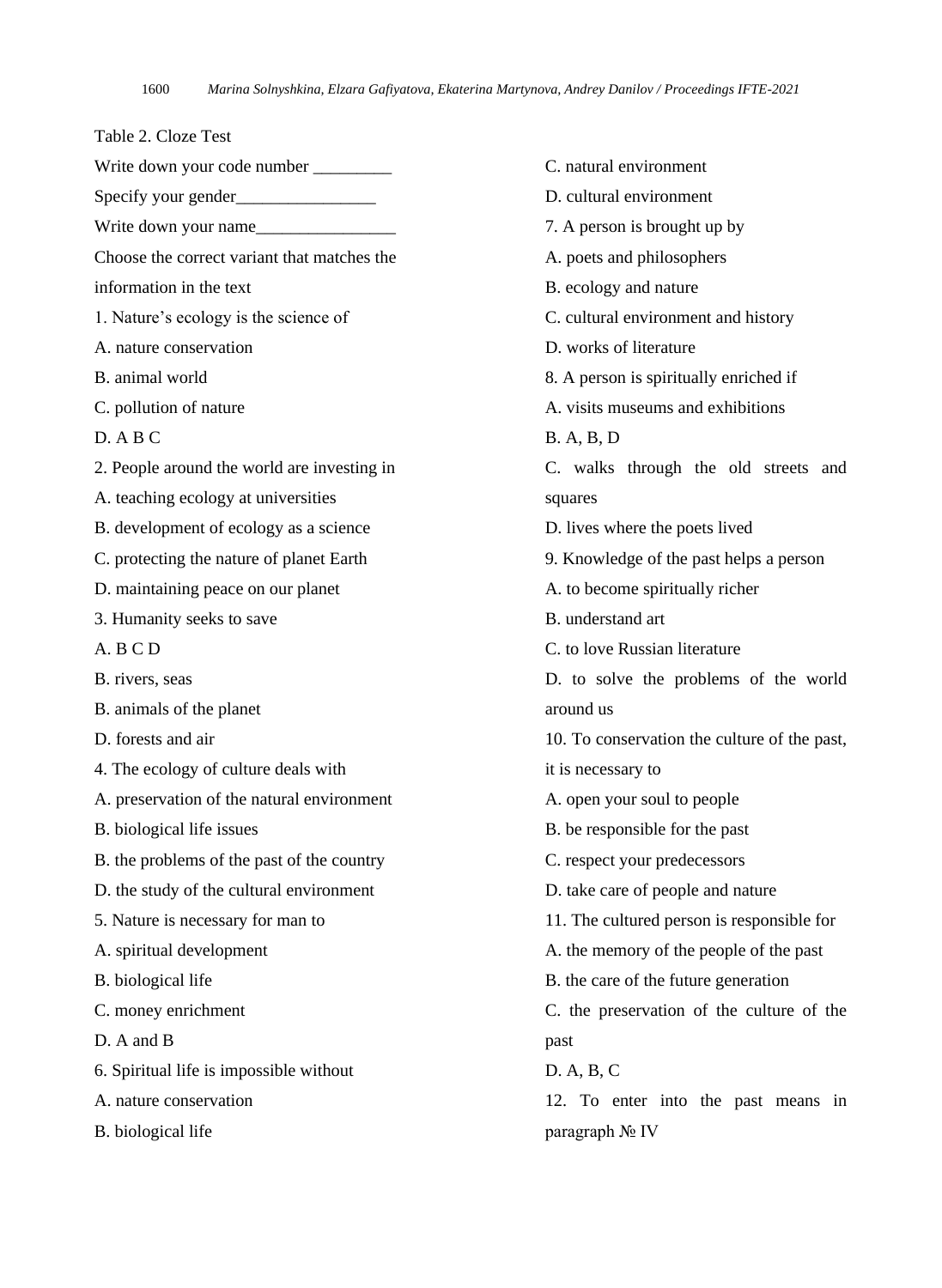A. to remember the culture of the past B. to learn respect C. B and C D. be responsible to children 13. If a person is spiritually healthy, he A. loves his planet and the whole world B. loves his family, his childhood and past C. loves his home, his school, his city, D. loves his country, his culture and language 14. Ignoring the laws of ecology leads to A. destruction and / or annihilation of monuments B destruction of the natural environment of man C. spiritual death and destruction of culture D. moral and biological devastation 15. There are two sections in ecology: biology and A. philosophy B. culture C. literature D. history 16. Ignorance of the ecology of culture can destroy A. human spiritually B. human biologically B. cultural environment D. biological environment 17. The main difference between natural and cultural ecology: A. nature educates, culture destroys B. nature is destroyed, culture is restored C. nature is restored, culture is destroyed D. nature destroys, culture educates 18. It recovers over time: A. art B. monuments C. culture D. nature 19. Nature is capable of A. B and C B. rebirth C. clean up D. persist 20. Define the main idea of the Paragraph VIII A. Everyone's task is to join a public organization B. People's duty to society is to preserve culture C. People should create cultural monuments D. The goal of humanity is to protect beauty 21. According to the author of the text, culture-A. is studied B. monotonous C. unrecoverable D. protected 22 The protection of culture should be handled by A. all people B. the government C. public organizations D.scientist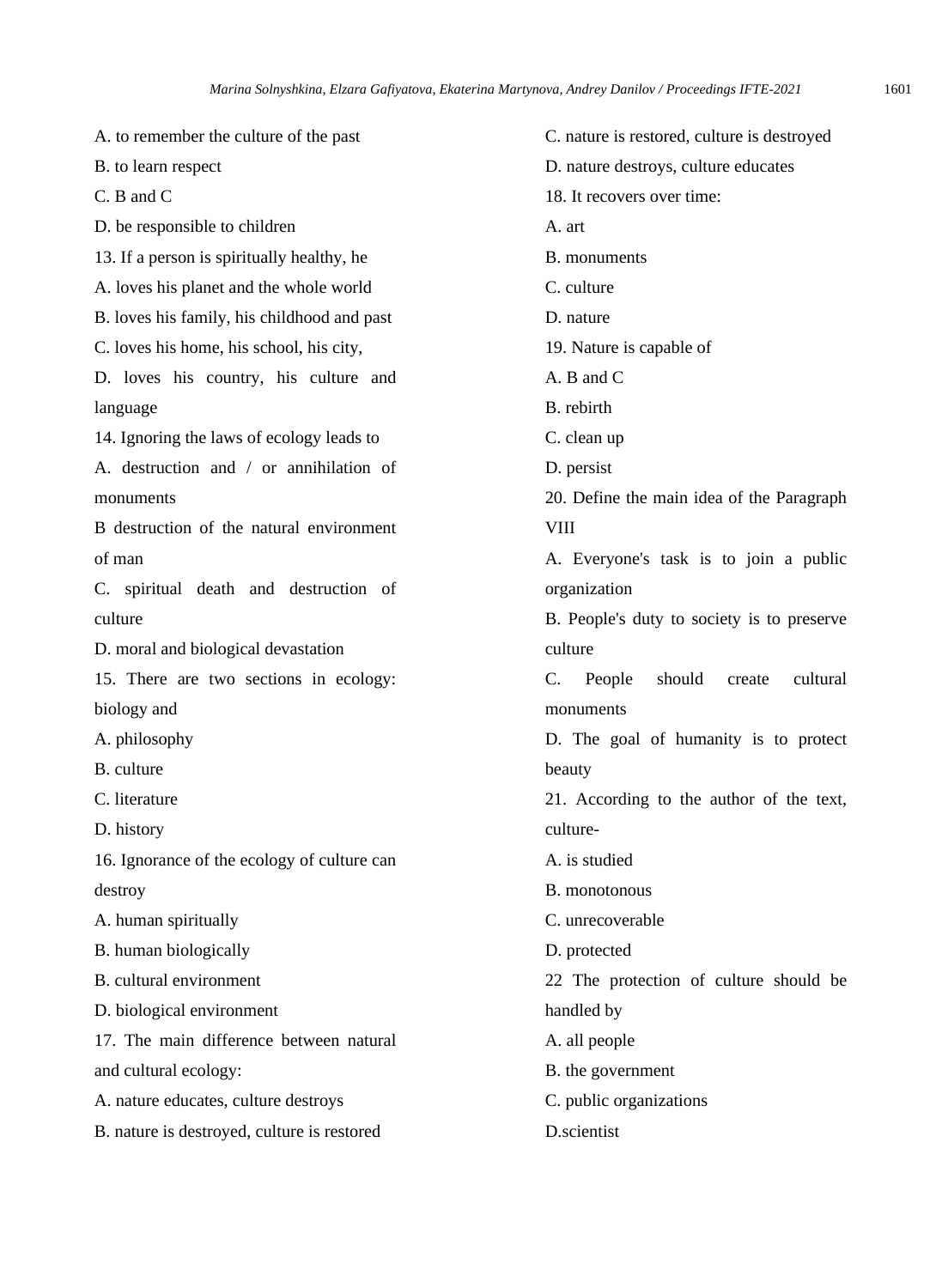

## **Results**

Each participant's recall was computed with RuLinva and later we also performed the Spearman Rank Order Correlations of the recalls (See Table 3).

|  | Table 3. Spearman Rank Order Correlations of the recalls |  |  |  |  |
|--|----------------------------------------------------------|--|--|--|--|
|--|----------------------------------------------------------|--|--|--|--|

|     |                                                                | <b>GKT</b> | Rus     | ${\rm GK}$ | Frequen   | <b>FKG</b> | Abstr     | Local   | Global  | Local   | Global  | <b>TTR</b> |
|-----|----------------------------------------------------------------|------------|---------|------------|-----------|------------|-----------|---------|---------|---------|---------|------------|
|     |                                                                |            |         |            | cy        | L          | actnes    | noun    | noun    | argume  | argum   |            |
|     |                                                                |            |         |            | (Sharoff) | (SIS)      | ${\bf S}$ | overlap | overlap | nt      | ent     |            |
|     |                                                                |            |         |            |           |            |           |         |         | overlap | overla  |            |
|     |                                                                |            |         |            |           |            |           |         |         |         | p       |            |
| 1.  | Rus                                                            | $0,57*$    | 1,00    | $0,68*$    | 0,04      | 0,14       | 0,17      | $0,36*$ | $0,32*$ | $0,41*$ | $0,24*$ | $-0,54*$   |
| 2.  | General                                                        | $0.49*$    | $0.68*$ | 1,00       | $-0,22$   | $0.42*$    | 0,09      | 0,31    | 0,19    | $0.36*$ | 0.05    | $-0.41*$   |
|     | Knowledge test                                                 |            |         |            |           |            |           |         |         |         |         |            |
| 3.  | Cloze tests                                                    | 1,00       | $0,57*$ | $0.49*$    | $-0,01$   | 0,19       | 0,07      | $0.33*$ | 0,21    | $0.34*$ | 0,14    | $-0,34*$   |
| 4.  | Word count                                                     | $0,47*$    | $0,71*$ | $0.63*$    | 0,05      | 0,06       | 0,23      | $0.48*$ | $0,30*$ | $0.52*$ | 0,23    | $-0,82*$   |
| 5.  | Sentence count                                                 | $0,41*$    | $0,60*$ | $0,52*$    | 0,10      | $-0,13$    | 0,07      | $0,41*$ | 0,18    | $0,47*$ | 0,08    | $-0,71*$   |
| 6.  | Average<br>of<br>number<br>words<br>in<br>$\rm{a}$<br>sentence | $0,24*$    | $0,47*$ | $0,47*$    | $-0,02$   | $0,28*$    | $0,29*$   | $0,33*$ | $0,37*$ | $0,33*$ | $0,38*$ | $-0,51*$   |
| 7.  | Adjectives                                                     | $0,45*$    | $0,65*$ | $0,65*$    | $-0,12$   | 0,15       | 0,23      | $0,48*$ | $0,27*$ | $0,47*$ | 0,17    | $-0,63*$   |
| 8.  | Adverbs                                                        | $0,36*$    | $0,63*$ | $0.54*$    | 0,03      | $-0,01$    | 0,14      | $0,33*$ | $0,27*$ | $0,40*$ | $0,23*$ | $-0,61*$   |
| 9.  | Pronouns                                                       | $0.32*$    | $0,39*$ | $0,50*$    | 0,07      | 0,13       | $-0,15$   | 0,16    | 0,08    | $0,24*$ | $-0,06$ | $-0,44*$   |
| 10. | <b>Nouns</b>                                                   | $0.42*$    | $0.66*$ | $0.61*$    | 0,12      | 0,06       | $0,29*$   | $0.49*$ | $0,30*$ | $0.54*$ | $0,24*$ | $-0.84*$   |
| 11. | Verbs                                                          | $0.41*$    | $0.66*$ | $0.54*$    | 0,02      | 0,06       | 0,07      | $0.43*$ | 0,21    | $0.46*$ | 0,12    | $-0.78*$   |
| 12. | Frequency<br>(Sharoff)                                         | $-0,01$    | 0,04    | $-0,22$    | 1,00      | $-0.42*$   | $-0.05$   | $0,26*$ | $0.40*$ | $0,36*$ | $0.32*$ | $-0,25*$   |
| 13. | FKGL (SIS)                                                     | 0,19       | 0,14    | $0,42*$    | $-0,42*$  | 1,00       | $-0,09$   | $-0,08$ | $-0,18$ | $-0,14$ | $-0,20$ | $-0,06$    |
| 14. | Abstractness                                                   | 0,07       | 0,17    | 0,09       | $-0,05$   | $-0,09$    | 1,00      | $0,26*$ | $0,26*$ | $0,24*$ | $0,25*$ | $-0,23$    |
| 15. | Local<br>noun<br>overlap                                       | $0.33*$    | $0,36*$ | 0,31       | $0.26*$   | $-0.08$    | $0,26*$   | 1,00    | $0.64*$ | $0.76*$ | $0.46*$ | $-0,59*$   |
| 16. | Global<br>noun<br>overlap                                      | 0,21       | $0,32*$ | 0,19       | $0,40*$   | $-0,18$    | $0,26*$   | $0,64*$ | 1,00    | $0,64*$ | $0,73*$ | $-0,45*$   |
| 17. | Local argument<br>overlap                                      | $0,34*$    | $0,41*$ | $0.36*$    | $0,36*$   | $-0,14$    | $0,24*$   | $0.76*$ | $0.64*$ | 1,00    | $0,65*$ | $-0,57*$   |
| 18. | Global<br>argument                                             | 0.14       | $0.24*$ | 0,05       | $0.32*$   | $-0,20$    | $0.25*$   | $0.46*$ | $0.73*$ | $0.65*$ | 1,00    | $-0.33*$   |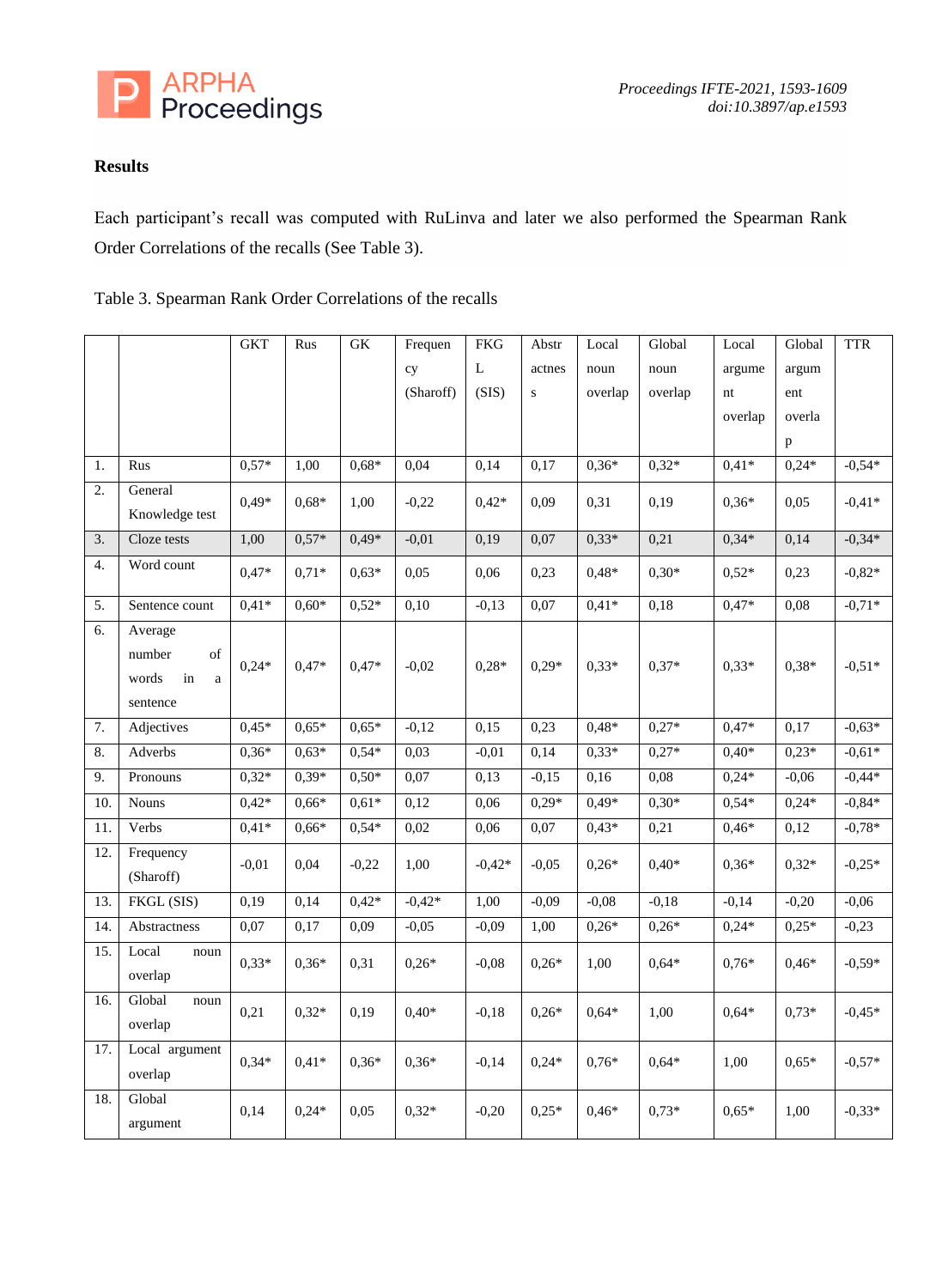|     | overlap |                                     |         |                                     |          |         |         |          |          |          |          |      |
|-----|---------|-------------------------------------|---------|-------------------------------------|----------|---------|---------|----------|----------|----------|----------|------|
| 19. | TTR     | $\overline{\phantom{a}}$<br>$0.34*$ | $0.54*$ | $\overline{\phantom{a}}$<br>$0,41*$ | $-0.25*$ | $-0.06$ | $-0,23$ | $-0.59*$ | $-0,45*$ | $-0,57*$ | $-0.33*$ | 1,00 |

Note.  $* - p < 0.05$  — statistically significant differences

The research shows a number of statistically significant relationships between the metrics of parameters (1- 19). It is significant that participants' general knowledge correlates with recalls metrics, i.e. word counts (0.47) and sentence counts (0.49). The latter is easy to explain: the wider a person's outlook and level of general knowledge, the more informative and longer texts he can generate. In addition, general knowledge has positive correlations with text cohesion, specifically with Local noun overlap (0.33) and Local argument overlap (0.34). There is a possibility that it is also a function of a subjects' general knowledge which enables him/her to create coherent texts with the main idea traceable throughout the text.

Interestingly, the level of lexical diversity (TTR) is negatively correlated with the General Knowledge test and Russian language proficiency. This seemingly contradictory fact can be explained by the fact that in this experiment, students with a low level of Russian proficiency wrote very short texts with few repetitive words, which resulted in a high value of TTR.

The level of Russian language proficiency has statically significant strong positive correlation with the following parameters: General Knowledge (0.57), word count (0.71), syllable count (0.70) and sentence counts (0.60) of the recalls and the Cloze test (0.68). In addition, Russian language proficiency positively correlates with the parameters of text cohesion: Local noun overlap (0.36), Global noun overlap (0.32), Local argument overlap (0.41), Global argument overlap (0.24). No statistically significant relationship was found between the Russian language proficiency and indices of abstractness or readability (Flash – Kinkaid Grade level (SIS)).

The research also shows that the backbone parameter in evaluating recalls is Local argument overlap, since it has statistically significant correlations with all text metrics, except for the Flash-Kincaid Readability Index. In other words, changing Local argument overlap leads to a change in almost all metrics of all parameters of the analyzed text.

#### *Effects of Reader Abilities and General Knowledge*

On two screening measures, RFL students demonstrated the average Russian language proficiency to be 28.5 (*SD* = 3.7) and General Knowledge performance as 8.39 (*SD* = 3.98) thus indicating variability of the group. We performed a median split on the individual difference scores resulting in high ( $Rus = 40-28$ ) and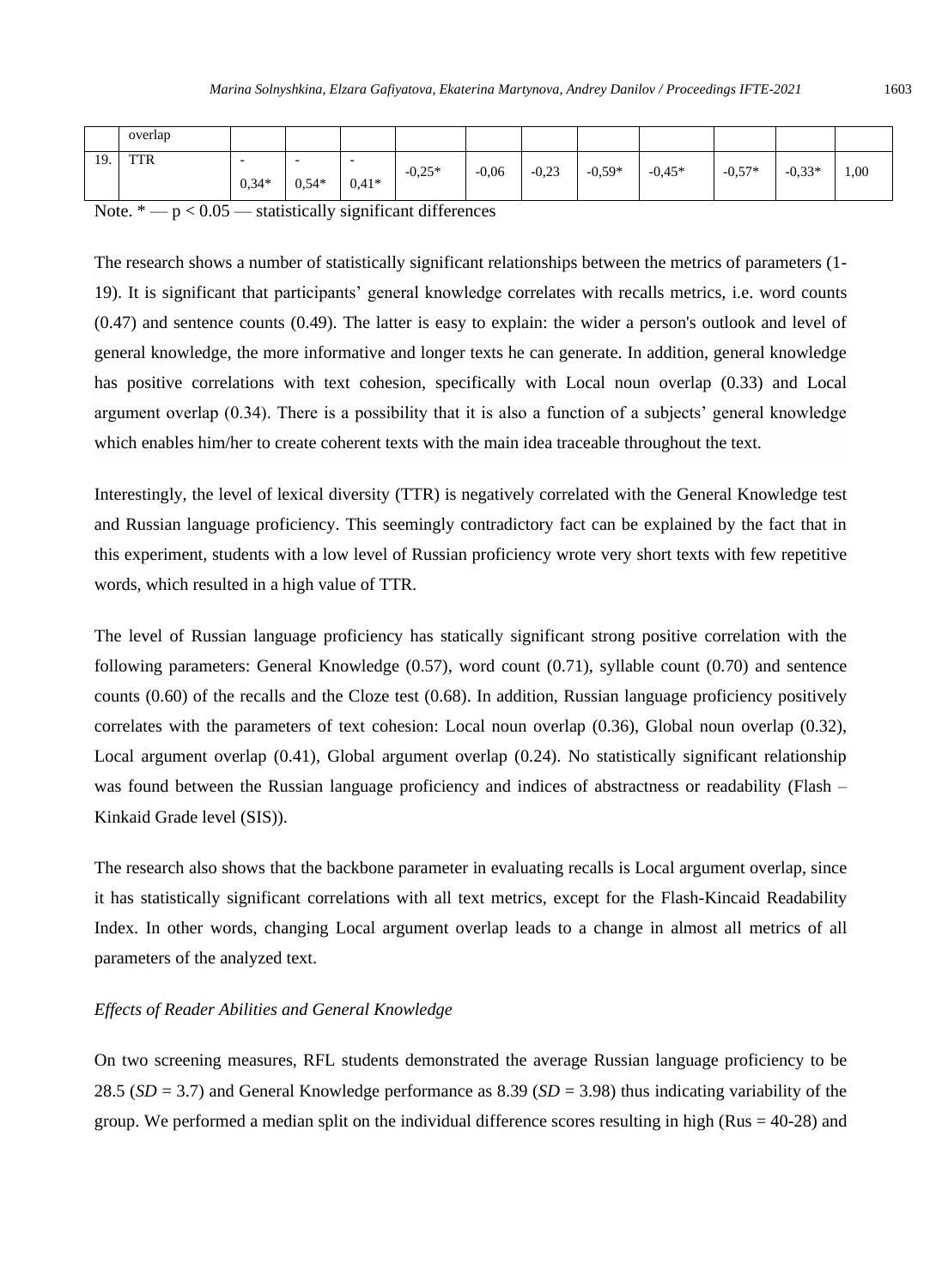low (Rus=27-15) groups for General knowledge and Russian proficiency measures. The mean scores for the high and low groups on the two individual difference measures are presented in Table 4 below.

Based on General Knowledge test results, all students were streamed into 3 groups. The average value for the entire sample (n = 71) in General Knowledge Test was  $8.39 \pm 3.98$ . The group with high scores in General Knowledge test comprises subjects with the score 12.4 ( $n = 11$ ), the group with low scores included subjects scoring less than 4.4 ( $n = 10$ ). The respondents with mean scores in General Knowledge Test did not participate in further analysis.

Table 4. *Mean Scores for Participants Assigned to the Low and High Groups*

|                            | Ability group |            |  |
|----------------------------|---------------|------------|--|
| Individual difference test | High          | Low        |  |
| General Knowledge          | Over 12.4     | Less $4.4$ |  |
| <b>Russian Proficiency</b> | 40-28         | 27-15      |  |

We conducted Mann-Whitney Test on performance on free recalls and cloze tests. The high and low ability groups demonstrated statistically significant differences in the following parameters: word count, sentence count, average number of words in a sentence, local noun overlap, global noun overlap, Local argument overlap, TTR (see Table 5).

Table 5. *Mann-Whitney Test for Participants Assigned to the Low and High Groups*

|                                    | High group $(n=11)$ |           | Low group $(n=10)$ |           | Mann-Whitney U<br>Test. |
|------------------------------------|---------------------|-----------|--------------------|-----------|-------------------------|
|                                    | Mean                | <b>SD</b> | Mean               | <b>SD</b> | p-value                 |
| General knowledge test             | 17.60               | 1,82      | 11.00              | 4,08      | $0.022991*$             |
| Word count                         | 157,18              | 74,21     | 55,00              | 34,52     | $0.000376*$             |
| Syllable count                     | 383,09              | 189,83    | 133,30             | 78,86     | 0,000934*               |
| Sentence count                     | 13,64               | 7,72      | 5,50               | 4,30      | 0,003888*               |
| Average sentence length (words)    | 12,81               | 4,20      | 17,20              | 27,14     | 0,113103                |
| Average sentence length(syllables) | 2,41                | 0,25      | 2,49               | 0,25      | 0,418053                |
| FKGL (SIS)                         | 6,50                | 1,98      | 8,55               | 9,01      | 0,751335                |
| Frequency (Sharoff)                | 273,88              | 53,11     | 260,68             | 76,75     | 0,503515                |
| Abstractness                       | 2.79                | 0,14      | 2,69               | 0,23      | 0,359965                |
| Local noun overlap                 | 0,31                | 0,15      | 0,10               | 0,15      | $0.018325*$             |
| Global noun overlap                | 0,21                | 0,09      | 0,12               | 0,16      | $0.029040*$             |
| Local argument overlap             | 0,68                | 0,27      | 0,16               | 0,24      | $0.001946*$             |
| Global argument overlap            | 0,50                | 0,18      | 0,35               | 0,27      | 0,121336                |
| <b>TTR</b>                         | 0.78                | 0.06      | 0,87               | 0.09      | $0.002462*$             |

Note.  $* - p < 0.05$  — statistically significant differences

The results show (see table above) that High group students' recalls are significantly better than Low group students recalls: their recalls are almost three times longer (in words) and two times longer (in sentences)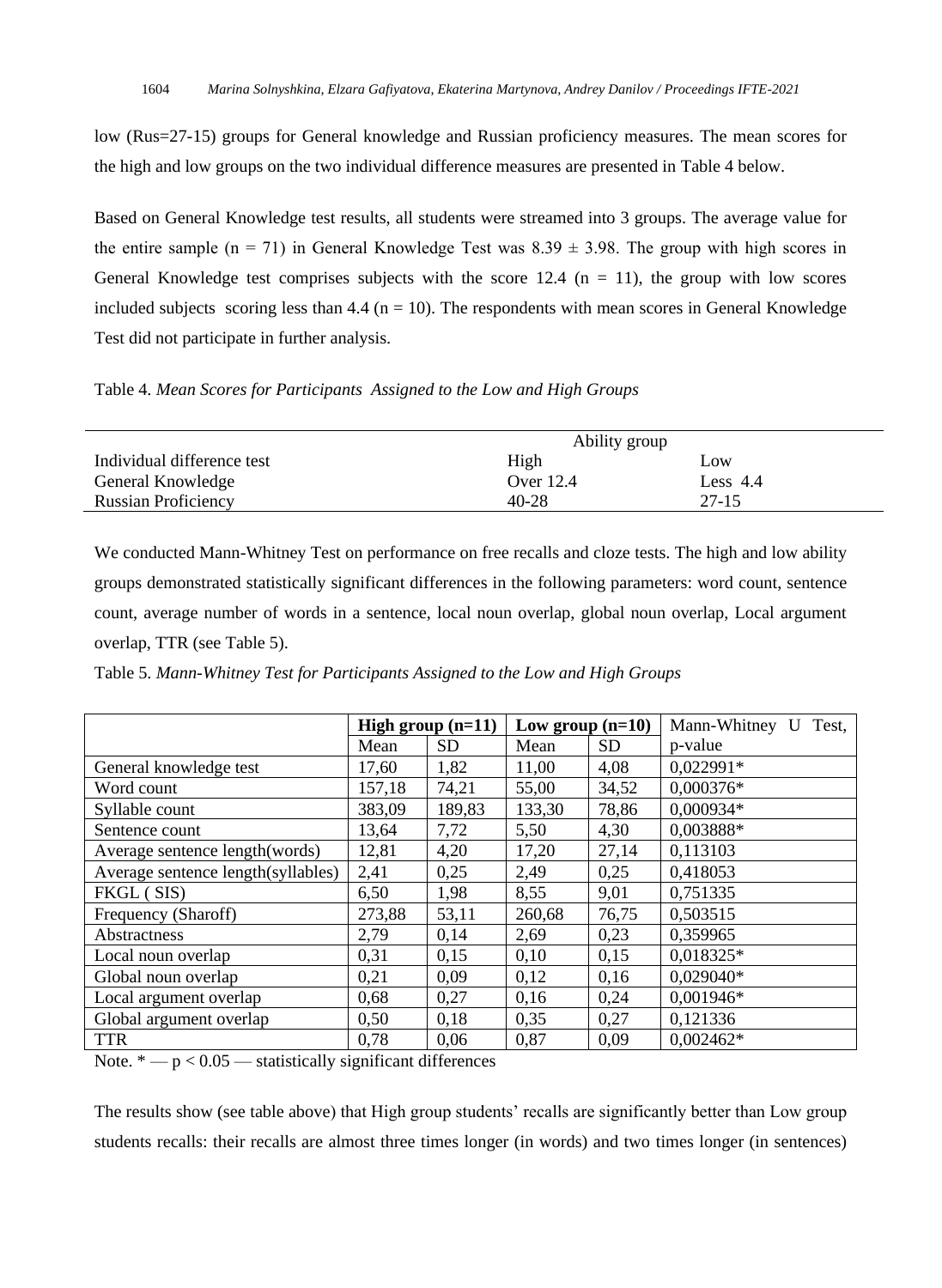than Low group recalls. Interestingly, the average number of words in a sentence and the average number of syllables in a word in the Low group are higher than those in the High group, although not much, nevertheless, these are statistically significant differences. In other words, a higher level of Russian language proficiency does not imply an increase in the length of sentences and the use of longer polysyllabic words, on the contrary, the number of words in a sentence is reduced, but at the same time, as indicated above, the length of the text increases. Apparently, a good command of the language allows a person to perform a more accurate selection of words and structure of the text to convey the meaning, which results in shorter sentences. To some extent, this assumption is confirmed by the higher average values of frequency and abstractness of the words used by the High group participants, but these differences are not statistically significant. Longer sentences in the recalls of the Low group participants cause higher Flash-Kincaid readability index thus implying these recalls to be hard to read. Meanwhile, the texts created by High group subjects demonstrate a higher level of coherence computed with Local/Global noun overlap and Local argument overlap. The latter testifies to these texts to be easier to read and understand.

#### *Cloze Test Analysis*

The mean value for the entire sample of Cloze tests is  $13.14 \pm 3.86$ . The high comprehension group included students who scored over 17.0 ( $n = 7$ ), the low comprehension group included students who scored less than 9.3 ( $n = 7$ ). The respondents with the mean score of General knowledge did not participate in further analysis.

|                                    | High comprehension<br>$(n=7)$ |           | comprehension<br>Low<br>$(n=7)$ | Mann-<br>Whitney<br>U |               |
|------------------------------------|-------------------------------|-----------|---------------------------------|-----------------------|---------------|
|                                    | Mean                          | <b>SD</b> | Mean                            | <b>SD</b>             | Test, p-value |
| Rus                                | 34,857                        | 4,5251    | 21,571                          | 6,373                 | $0,006012*$   |
| General knowledge test             | 11,286                        | 4,5356    | 4,143                           | 2,795                 | 0,015194*     |
| Word count                         | 158,143                       | 44,7416   | 73,143                          | 38,989                | $0,012717*$   |
| Syllable count                     | 356,571                       | 112,8433  | 171,571                         | 87,405                | $0,021451*$   |
| Sentence count                     | 14,429                        | 3,1547    | 5,714                           | 3,498                 | $0,006012*$   |
| Average sentence length (words)    | 10,951                        | 1,8489    | 22,240                          | 31,747                | 1,000000      |
| Average sentence length(syllables) | 2,231                         | 0,1212    | 2,413                           | 0,308                 | 0,159865      |
| FKGL (SIS)                         | 4,831                         | 1,1900    | 9,934                           | 10,683                | 0,110224      |
| Frequency (Sharoff)                | 306,066                       | 74,4799   | 263,099                         | 118,501               | 0,443289      |
| Abstractness                       | 2,889                         | 0,1212    | 2,849                           | 0,293                 | 0,898327      |
| Local noun overlap                 | 0,416                         | 0,1712    | 0,170                           | 0,290                 | 0,040914*     |
| Global noun overlap                | 0,244                         | 0,0810    | 0,179                           | 0,197                 | 0,159865      |
| Local argument overlap             | 0,850                         | 0,1757    | 0,427                           | 0,498                 | 0,063920      |

Table 6. *Mann-Whitney Test for Participants Assigned to the Low and High Comprehension*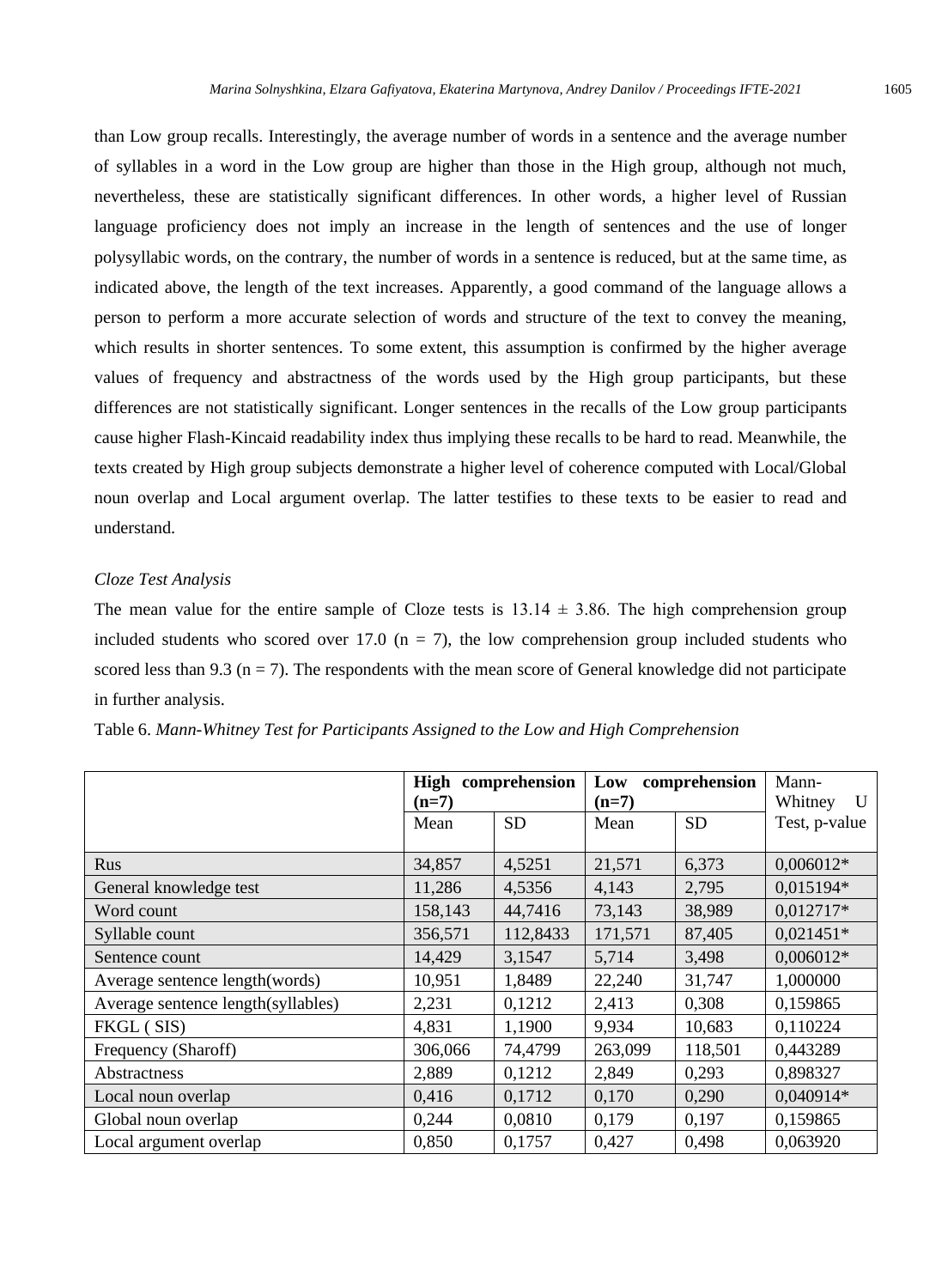| Global<br>overlap<br>argument | 500<br>v. <i>∍∠J</i> | 1011<br>1411 | 0.504 | 0.27<br>∪ູ<br>. . | 482203   |
|-------------------------------|----------------------|--------------|-------|-------------------|----------|
| TTD<br>1 I K                  | .747<br>v.           | 0,0519       | 0,830 | 0.127             | 0.306686 |

Note.  $* - p < 0.05$  — statistically significant differences

The table indicates that respondents with "high comprehension" has statistically significant differences when contrasted with the group of "low comprehension" in a number of parameters, in particular, they have a better command of the Russian language and have a higher level of General knowledge. The respondents of the "high comprehension" group created longer recalls compared to the other group; their recalls are more cohesive (Local noun overlap). There are no statistically significant differences in other parameters, which is probably caused by the paucity of the identified groups. In the future, increasing the sample will allow us to draw more informative conclusions when studying this phenomenon. Thus, we can conclude that text comprehension depends on the readers' language proficiency and general knowledge.

#### **Discussion**

The identification of the reproduced versus lost information within a written recall with the help of software is still a research niche for the Russian language. Despite theoretical and practical advances for the English language (Mccarthy, Dufty, Hempelmann, & Graesser, 2012), computational methods for evaluating the amount of given information in written Russian recalls, to the best of our knowledge, have not previously been implemented. The current study offers a new computational instrument to analyze metrics of expository recalls against those of the primary (i.e. given) text. Our findings suggest metrics computed with RuLingva outperform the existing Russian text analyzers.

Features measured with RuLingva, i.e. text length, readability indices, morphological parameters, vocabulary frequency, lexical diversity and abstractness rating, objectively indicate differences in RFL students' explanatory discourse and are recommended by the authors to be used by professionals in assessment of written expression. Automation of contrasting metrics of the abovementioned features of the reading text and a written recall of a certain student allows a rater to better assess students' comprehension and provides an opportunity to focus on other features of students' writing.

The findings indicate that comprehension was enhanced by increased knowledge: high knowledge readers showed better comprehension than low knowledge readers and the input texts were comprehended better by readers with high general knowledge. Interactions between readers' general knowledge and Russian proficiency levels on the one hand and written recalls characteristics on the other indicate that the readers with higher levels of proficiency showed large effects of general knowledge for generating more cohesive and longer texts.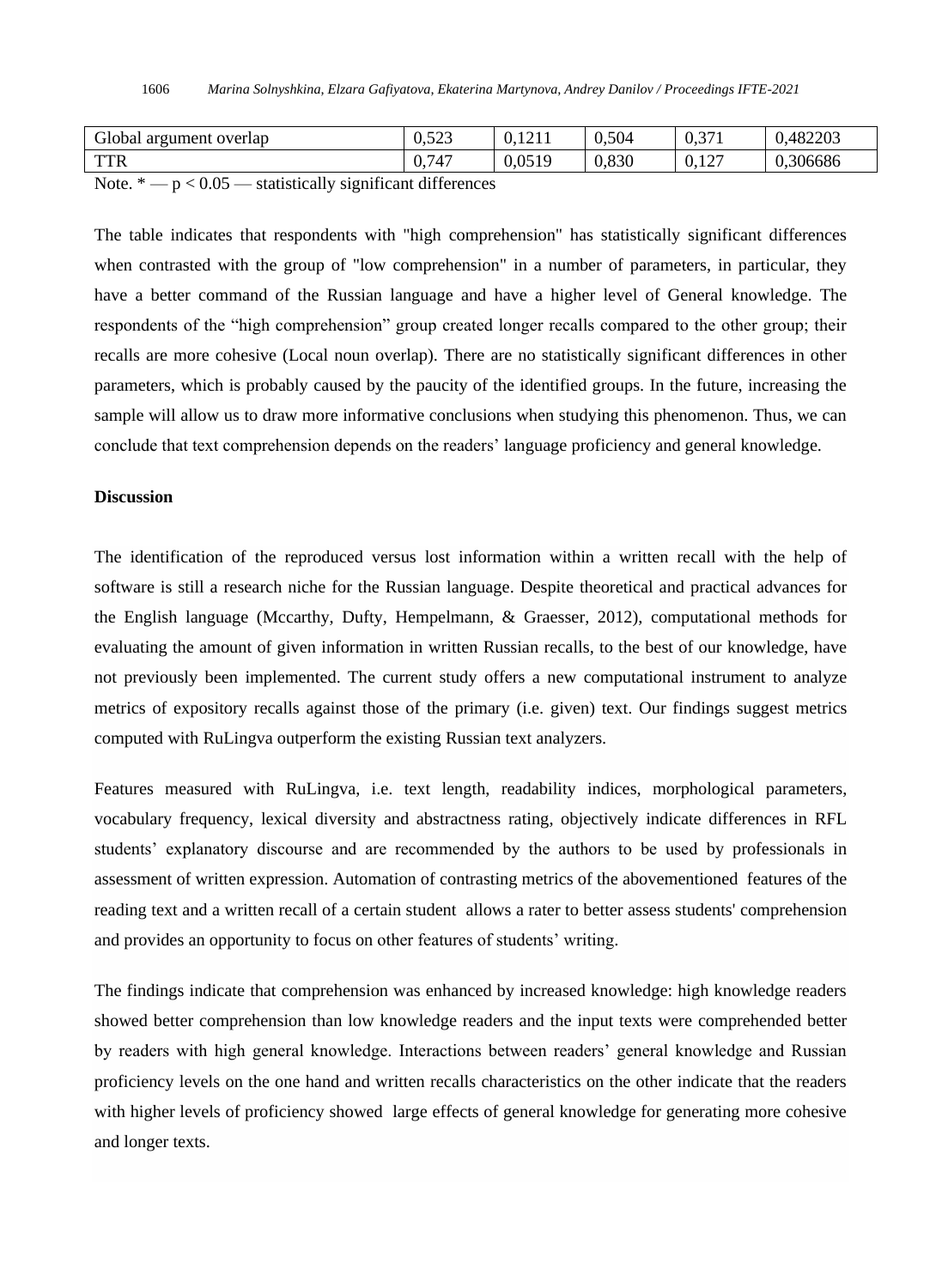#### **Conclusion**

We examined comprehension of RFL readers' as a function of their abilities (language proficiency and world knowledge). The overarching purpose of this study was to contribute to our understanding on the use of RuLingva, an automated tool computing over 33 metrics for written Russian texts. RFL students read a 400 word text, the comprehension of which was assessed with the help of its written recalls and a cloze test designed and developed by the authors. Overall, the study confirms that the quality of written recalls of RFL students is at least partially attributable to the readers' prior knowledge. The results also suggest that RuLingva has a potential to be used in automated assessment of Russian writing. This study also suggests future research to view RuLingva functions in a new area of identifying and classifying writing patterns at different stages of writing skills development. Our findings has potential utility to be used both in research and RFL teaching and assessment.

#### **Acknowledgements**

This paper has been supported by the Kazan Federal University Strategic Academic Leadership Program.

#### **References**

Arias, I. J. (2007). Selecting reading materials wisely. *LETRAS,* 1(41), 131–151.

- Balfour, S. (2013). Assessing writing in MOOCs: automated essay scoring and calibrated peer review. *Research and Practice in Assessment,* 8: 40–48.
- Britton, B. K., & Gulgoz, S. (1991). Using Kintsch's Computational Model to Improve Instructional Text: Effects of Repairing Inference Calls on Recall and Cognitive Structures. *Journal of Educational Psychology, 83*(3), 329–345.
- Chapelle, C. A., Cotos, E., & Lee, J. Y. (2015). Validity arguments for diagnostic assessment using automated writing evaluation. *Language Testing, 32*, 385–405.
- Churunina, А., Solnyshkina, M., Gafiyatova, E., & Zaikin, A. (2020). Lexical Features of Text Complexity: the case of Russian academic texts. *International Scientific Forum - Issues of Modern Linguistics and the Study of Foreign Languages in the Era of Artificial Intelligence (dedicated to World Science Day for Peace and Development), 88*, 01009.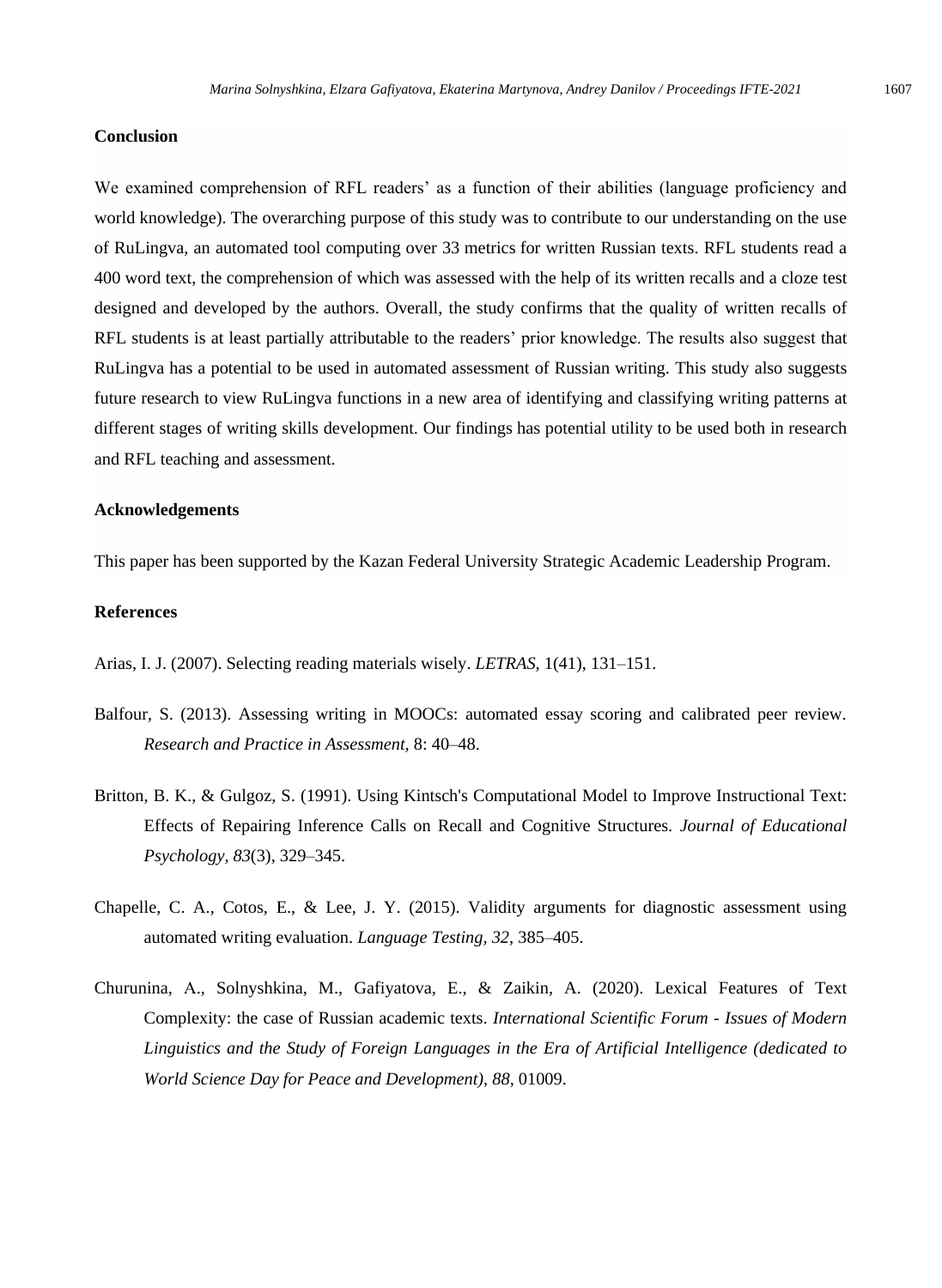- Cotos, E. (2015). Automated Writing Analysis for writing pedagogy: From healthy tension to tangible prospects. *Writing and Pedagogy, 6*, 1-29.
- Crossley, S. A., Kyle, K., & McNamara, D. S. (2016). The tool for the automatic analysis of text cohesion (TAACO): Automatic assessment of local, global, and text cohesion. *Behavior Research Methods, 48*(4), 1227–1237.
- Furnham, A., Monsen, J., & Ahmetoglu, G. (2009). Typical intellectual engagement, Big Five personality traits, approaches to learning and cognitive ability predictors of academic performance. *British Journal of Educational Psychology, 79*(4), 769–782. [DOI:](https://en.wikipedia.org/wiki/Doi_(identifier)) [10.1348/978185409X412147.](https://doi.org/10.1348%2F978185409X412147) [PMID](https://en.wikipedia.org/wiki/PMID_(identifier)) [19245744.](https://pubmed.ncbi.nlm.nih.gov/19245744)
- Gizatulina, D., Ismaeva, F., Solnyshkina, M., Martynova, E., & Yarmakeev, I. (2020). Fluctuations of text complexity: the case of Basic State Examination in English. *SHS Web of Conferences, 88*, 02001.
- Grigoriev, A. A., Zhuravlev, I. V., Zhuravleva Y. V., Lapteva E. M., Noss I. N. (2016). Approbation of the general awareness test in Russia. *Psychology. HSE Journal, 13*(4), 667-677.
- Kitao, K. (1997). Selecting and developing teaching/learning materials. *The Internet TESL Journal, 4*(4). Retrieved from http://iteslj.org/Articles/Kitao-Materials.html
- Landauer, T. K., Laham, D., & Foltz, P. W. (2003). *Automatic scoring and automation of essays with the intelligent essay assessor. Automated essay scoring: A cross-disciplinary perspective.* Mahwah, NJ: Lawrence Erlbaum Associates, Inc.
- Mccarthy, Ph. M., Dufty, D., Hempelmann, Ch. F., & Graesser, A. C. (2012). Newness and Givenness of Information: Automated Identification in Written Discourse. In Ph.M. McCarthy & Ch. Boonthum-Denecke (Eds.), *Applied Natural Language Processing: Identification, Investigation and Resolution* (pp. 457-478). IGI Global.
- McNamara, D. S., Kintsch, E., Songer, N. B., & Kintsch, W. (1996). Are good texts always better? Interactions of text coherence, background knowledge, and levels of understanding in learning from text. *Cognition and Instruction, 14*(1), 1–43.
- McNamara, D. S., Louwerse, M. M., McCarthy, Ph. M., & Graesser, A. C. (2010). Coh-Metrix: Capturing Linguistic Features of Cohesion. *Discourse Processes, 47*(4), 292–330*.* Retrieved from <https://www.tandfonline.com/doi/abs/10.1080/01638530902959943>